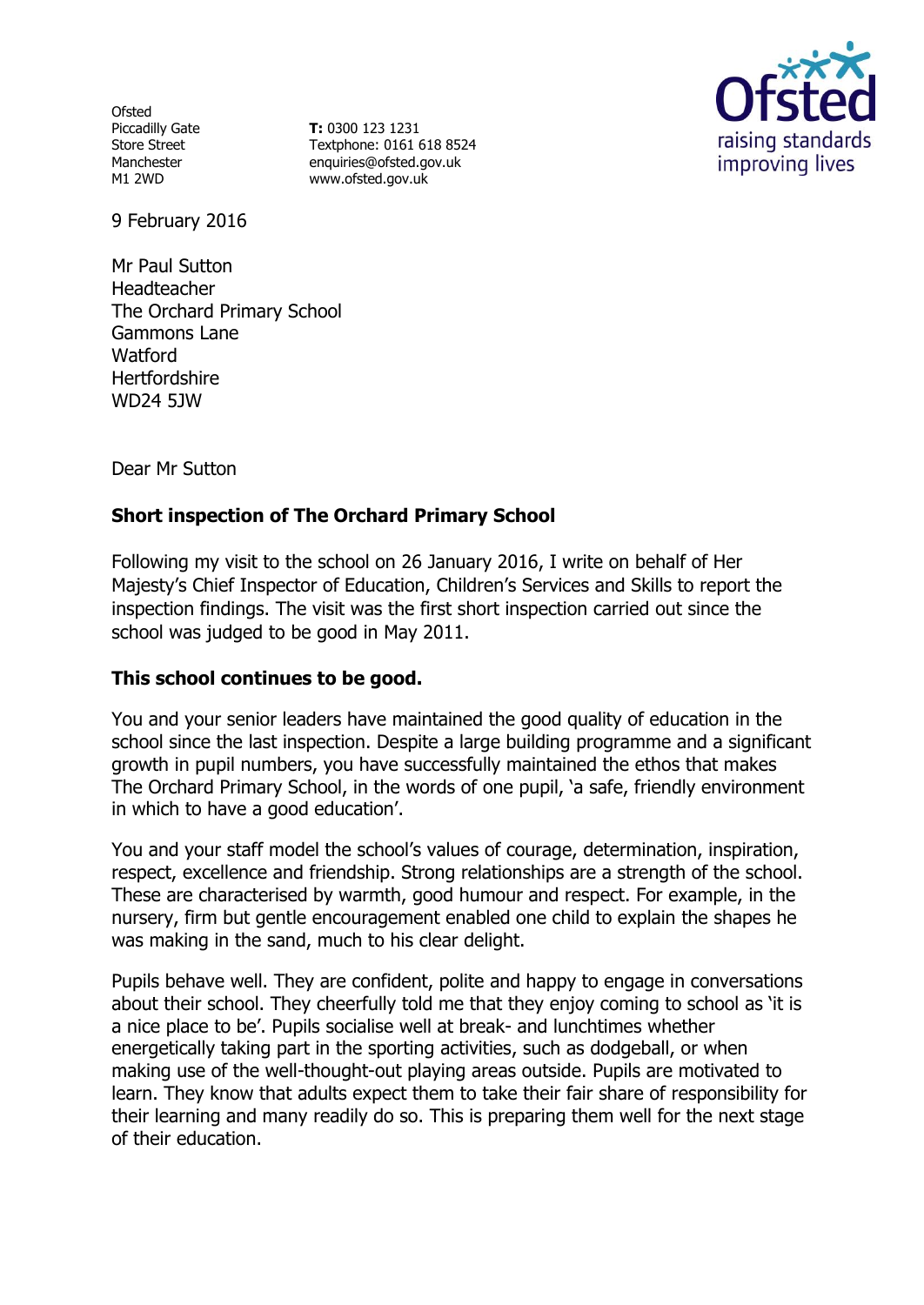

You have strengthened provision in the Early Years Foundation Stage, where children enjoy learning in the bright and welcoming environment. They make imaginative use of the thoughtfully laid out outside learning space. Adults take great care to support children in their learning and increasing numbers of children are achieving a good level of development.

The school community embraces difference and diversity. As a result, pupils display tolerance and respect. Topic work encourages them to explore different cultures, societies and lifestyles, which they do with enthusiasm. This is a clear demonstration of your effective response to the last inspection report which asked you to develop pupils' understanding of different backgrounds and beliefs. Pupils appreciate the wide range of additional activities that are made available to them before, during and after school. They are proud of the recent sporting successes of the school.

You and your staff are determined to prepare pupils well for life in the modern world by ensuring that the curriculum and learning activities are well suited to their interests and capabilities. For example, pupils in Key Stage 2 make effective use of their tablet computers to guide their own learning and challenge themselves to attempt more difficult tasks. Inspection evidence showed that pupils are developing high levels of resilience and determination in their learning. This, together with your focus on developing the range of skills that adults use to support pupils' learning, are helping most groups of pupils to make good progress, particularly at Key Stage 2.

The previous inspection report noted that you and your staff communicate drive and ambition effectively. This continues to be the case. You have further strengthened your senior team with staff who have the skills and determination to improve the quality of education provided. Leaders are high profile around the school site. They model the calm, respectful approach, and also the strong teaching practice, that you expect from all staff.

Standards have remained high in reading and writing. Despite a dip in outcomes in these subjects in 2015, you have acted swiftly to ensure that they remain good for pupils currently in the school. The last inspection asked that you raise standards further by increasing the proportions of the most-able pupils reaching higher levels in writing. Determined action, including the detailed tracking of each pupil's progress, has led to the most-able pupils making stronger progress in writing and across other subjects at Key Stage 2.

Inspectors in the last inspection also asked you to raise the levels of attendance. You and your leaders continue to take robust action to do this by increasing your monitoring and communicating even more clearly with parents.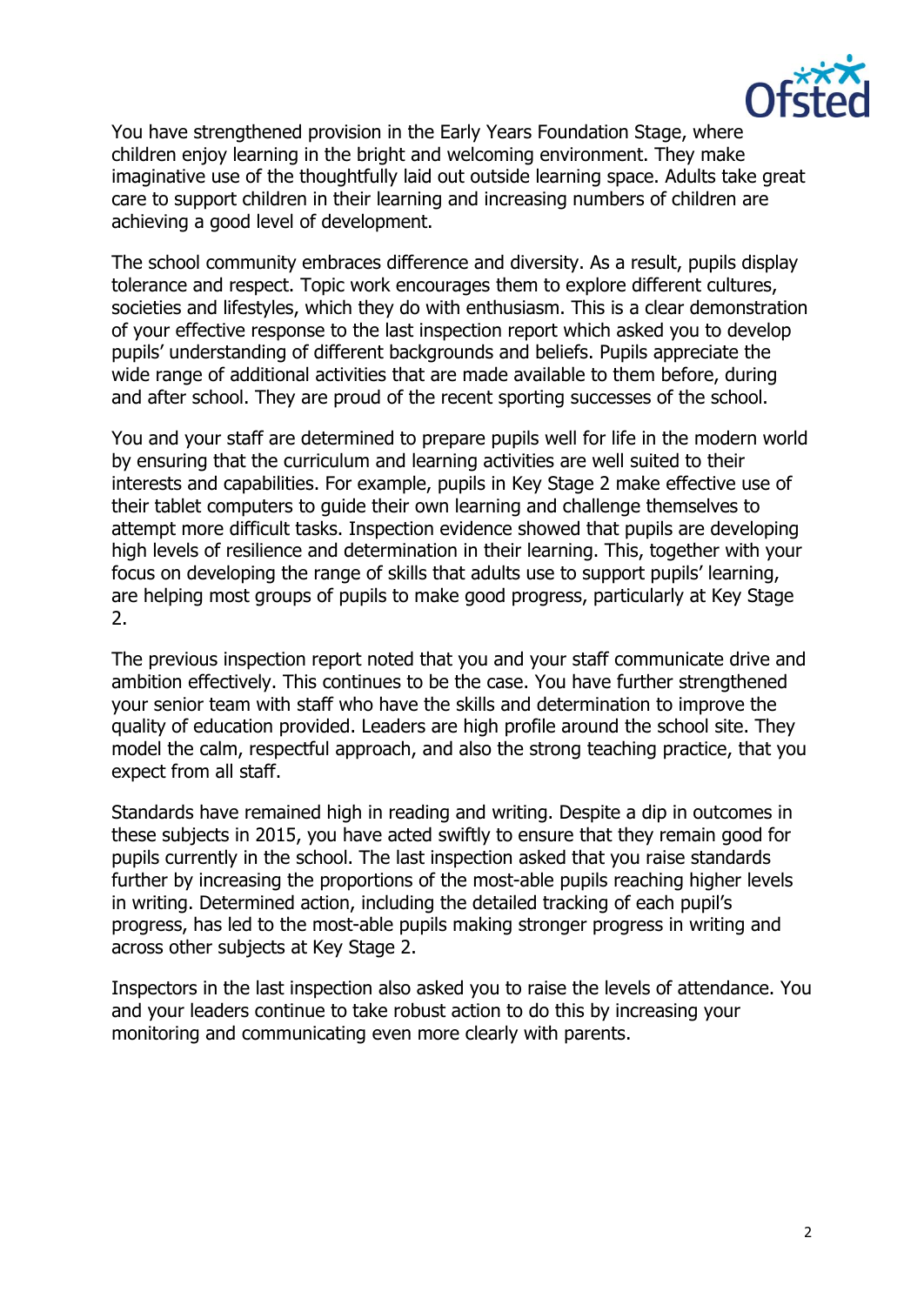

## **Safeguarding is effective.**

Leaders and governors have ensured that all safeguarding arrangements are fit for purpose. Records are very well kept and of a high quality. The school site is secure and well supervised at break- and lunchtimes. Pupils informed me that they feel safe and cared for. They know whom to go to if they have a problem and are confident that adults would resolve any issues that they have. Pupils can clearly explain how to keep safe when using the internet and, importantly, why they need to be vigilant. Personal safety is woven into literacy and personal, social, health and economic (PSHE) education lessons, where pupils write sensitively about topics such as how to respond to bullying. The very large majority of parents agree that the school looks after pupils well and keeps them safe. Effective training ensures that staff understand how to identify any concerns, and they are wholeheartedly committed to ensuring the well-being of the children in their care.

# **Inspection findings**

- School leaders, including governors, share a clear vision that the school should develop each child academically and socially. They have a thorough understanding of the strengths and weaknesses of the school. Leaders know where there needs to be improvement and are taking appropriate action to strengthen these areas. There is strong evidence that governors robustly hold leaders to account for the standard of education provided and are determined that standards will rise.
- You have developed very effective leadership of others across the school. Your senior team shares your high expectations of all members of the school community. Each member of the team has a passion for their role and is held accountable for their actions. They lead improvements effectively and with confidence. For example, the leader responsible for disabled pupils and those who have special educational needs has developed the provision quickly and is establishing strong relationships with parents. Evidence seen on inspection indicates that the needs of these pupils are identified accurately and effective support is put in place, which is enabling them to make strong progress.
- Outcomes for pupils at the school were high in 2014 and 2015, but fell slightly in reading and writing at Key Stage 2 in 2015. Leaders have analysed the reasons for this and have taken action to prevent this from happening again. For example, history topics include frequent opportunities for pupils to apply their analytical writing skills. Regular and careful monitoring of the progress made by all pupils indicates that the large majority of them are making good progress across many subjects, particularly in mathematics.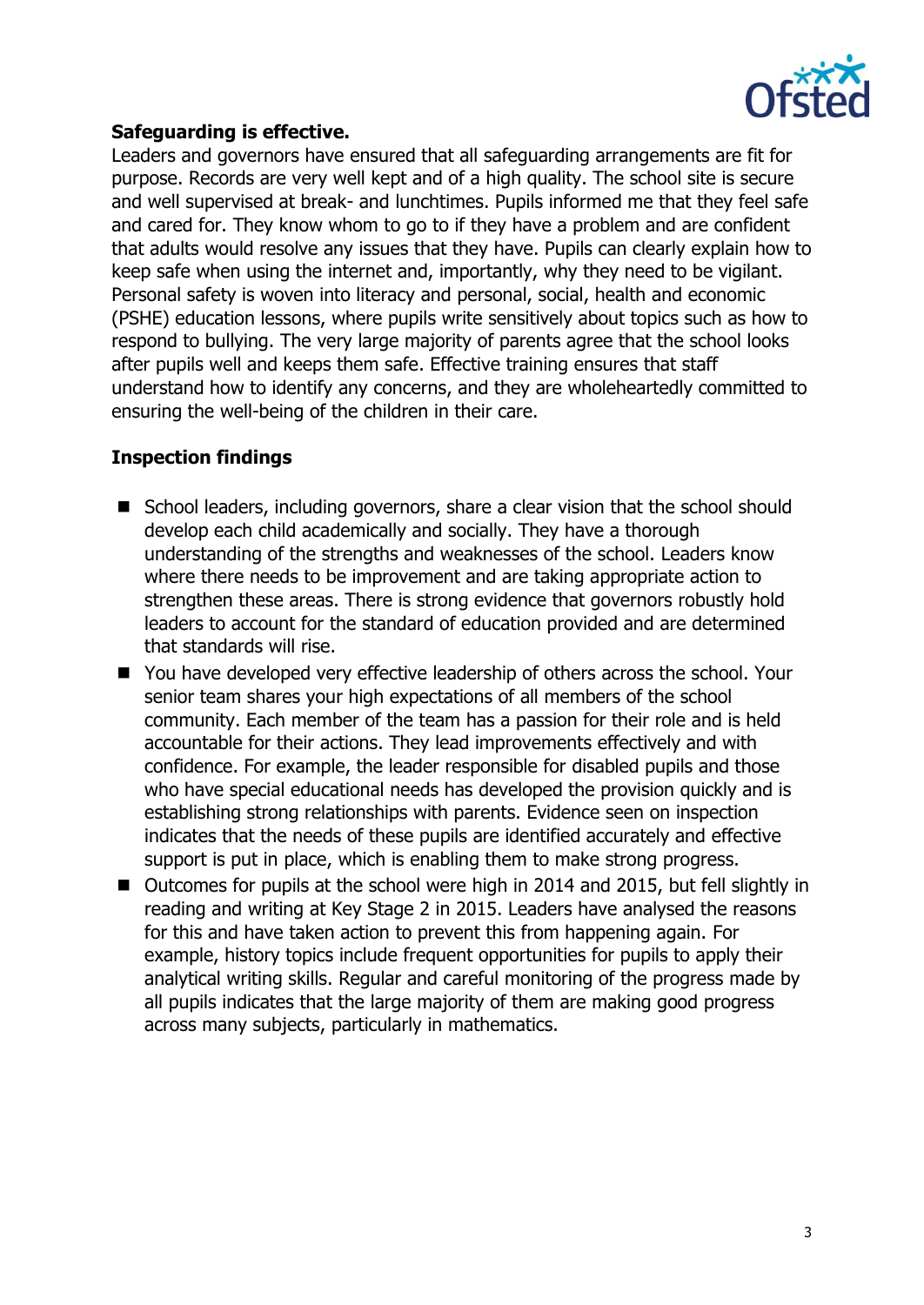

- Leaders are acutely aware of the range of needs that exists within the school community. They take effective action to make sure that pupils who are disadvantaged or have English as an additional language receive appropriate support to enable them to make good progress from their starting points. Your decision to increase the numbers of adults working with disadvantaged pupils in the early years classes is already helping them to make faster progress.
- Your commitment to preparing each child for life in the modern world is clearly understood and apparent in many aspects of school life. Teachers are challenged to plan learning activities that develop pupils' confidence and resilience. For example, skilful questioning by the teacher and teaching assistant in a Year 6 mathematics lesson enabled pupils to tackle successfully higher level calculations for themselves and grow in confidence as they did so.
- You have made very effective use of the funding to support disadvantaged pupils. Individual support, such as small-group work and one-to-one help for pupils at Key Stage 2 is helping them to make good progress across all subjects and significantly better progress than that of their peers in mathematics.
- You are aware that some aspects of teaching are not always as consistent as they should be. In Key Stage 1, planning of learning does not always include sufficient opportunities for pupils to demonstrate their mastery of the skills that they are learning in mathematics. At times, learning can lack the pace to maintain the interest of all pupils and this can lead to them becoming fidgety or distracted.
- Your clear expectation that feedback for pupils should be appropriate to their specific needs is not always consistently applied. Feedback can be too general to enable pupils to learn from their mistakes, or master a specific skill.
- Leaders monitor pupils' behaviour and attendance carefully. There have been no exclusions since the last inspection. Leaders have taken a robust approach to reducing the numbers of pupils who are persistently absent from school. Direct communication with parents takes place when absence becomes a concern. There has been a sharp drop in the numbers who are persistently absent from school in this academic year. However, you recognise that more needs to be done to maintain the regular attendance of all pupils.